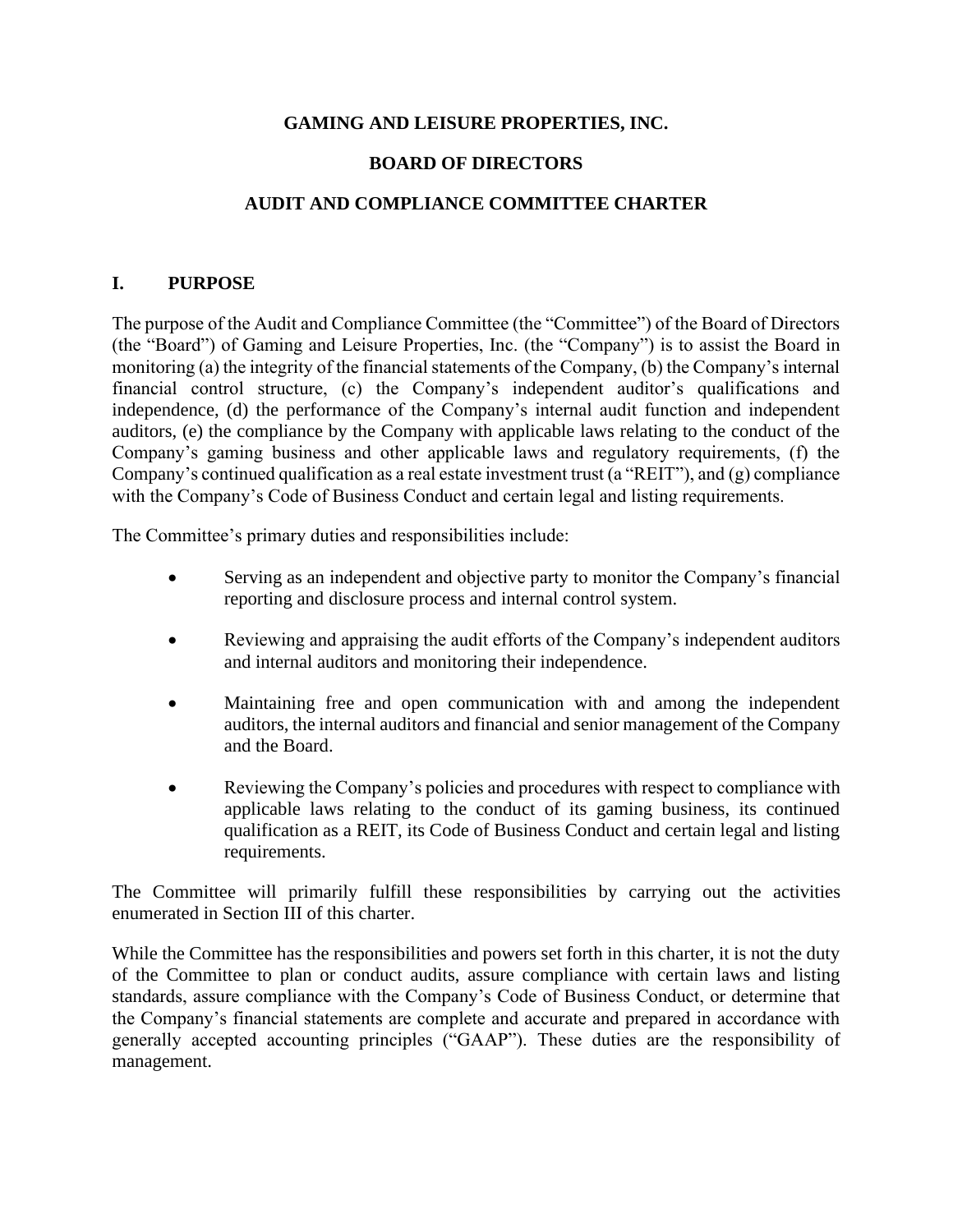### **II. MEMBERSHIP**

The Committee shall be comprised of three or more "independent directors," as such term is defined in the rules and regulations adopted by the Nasdaq Stock Market ("Nasdaq") and the Securities and Exchange Commission ("SEC"), none of whom has participated in the preparation of the financial statements of the Company or any current subsidiary of the Company at any time during the past three years. All members of the Committee shall be able to read and understand fundamental financial statements, including the Company's balance sheet, income statement and cash flow statement. At least one member of the Committee must have past employment experience in finance or accounting, requisite professional certification in accounting or other comparable experience or background that leads to financial sophistication. At least one member of the Committee shall in the judgment of the Board be an "audit committee financial expert" as defined by the rules and regulations of the SEC. A person who satisfies this definition of audit committee financial expert will be presumed to have financial sophistication. The Company is responsible for providing the Committee with educational resources pertinent to the Company and other matters as may be requested by the Committee.

The members of the Committee shall be elected by the Board at the annual organizational meeting of the Board and shall serve until their successors shall be duly elected and qualified. Committee members may be removed or replaced by a majority vote of the Board. Unless a Committee Chairman is elected by the full Board, the members of the Committee may designate a Chairman by majority vote of the Committee.

### **III. RESPONSIBILITIES AND DUTIES**

The Committee shall have the following duties and responsibilities:

# **A. Documents/Reports Review**

- 1. Annually review and reassess this charter.
- 2. Submit this charter to the Board for approval and ensure disclosure of the charter in accordance with the rules and regulations of the SEC and applicable listing standards.
- 3. Review and discuss the Company's audited financial statements for each fiscal year with management and the independent auditors; review the written disclaimer and the letter from the independent auditors required by Public Company Accounting Oversight Board ("PCAOB") Rule 3526, as it may be modified or supplemented; and discuss with the independent auditors their independent status. Based on such review and discussions, make a recommendation to the Board on inclusion of the audited financial statements in the Company's Annual Report on Form 10-K for each fiscal year. The Committee shall review any certification, report or opinion rendered by the independent auditors in connection with the audited annual financial statements.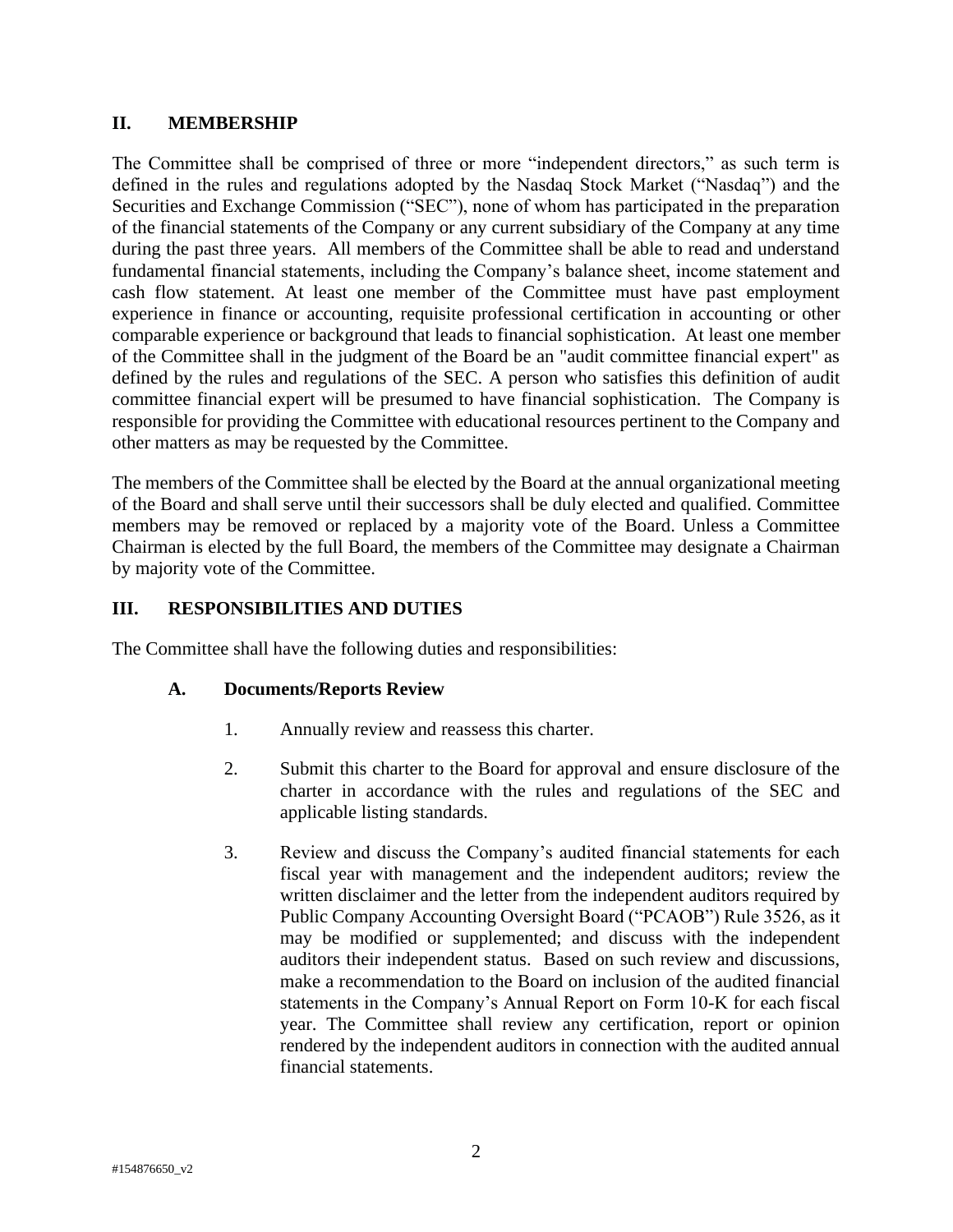- 4. Review and discuss, with management and the independent auditors, adjustments recorded as a result of the audit of the Company's financial statements for each fiscal year, and the effects of audit findings that were not adjusted in the underlying accounting records of the Company.
- 5. Review, discuss and assess, with management and the independent auditors, the impact of new accounting pronouncements on the Company's financial statements and related disclosures.
- 6. Review with management and the independent auditors the matters that the independent auditors are required to communicate to the Committee as a result of their review of the Company's financial information to be included in periodic reports to be filed with the SEC.
- 7. Discuss with management and the independent auditors significant financial reporting issues and judgments made in connection with the preparation of the Company's financial statements, including the adequacy of disclosures and content, the quality of earnings, reserves and accruals, the reasonableness of estimates, any significant changes in the Company's selection or application of accounting principles, any major issues as to the adequacy of the Company's internal controls and any special steps adopted in light of material control deficiencies, and such other matters that the Committee deems appropriate.
- 8. Inquire of management and the independent auditors if any correspondence or published reports that raise material issues regarding the Company's financial statements or accounting policies have been received from regulators or governmental agencies.

# **B. Independent Auditors**

- 1. Exercise sole authority within the Company to select, appoint, determine the scope of services, compensation and funding for, oversee and, where appropriate, discharge and replace the independent auditors for the purpose of preparing or issuing an audit report or performing other audit, review or attest services for the Company. The independent auditors shall report directly to the Committee and shall be evaluated by the Committee.
- 2. Determine the independence of the independent auditors by: (i) reviewing and considering the written disclosures and the letter from the independent auditors required by PCAOB Rule 3526, as it may be modified or supplemented, that they are independent; (ii) actively engaging in a discussion with the independent auditors with respect to any disclosed relationships or services that may impact the objectivity and independence of the independent auditors; and (iii) taking, or recommending that the Board take, appropriate action to oversee the independence of the independent auditors.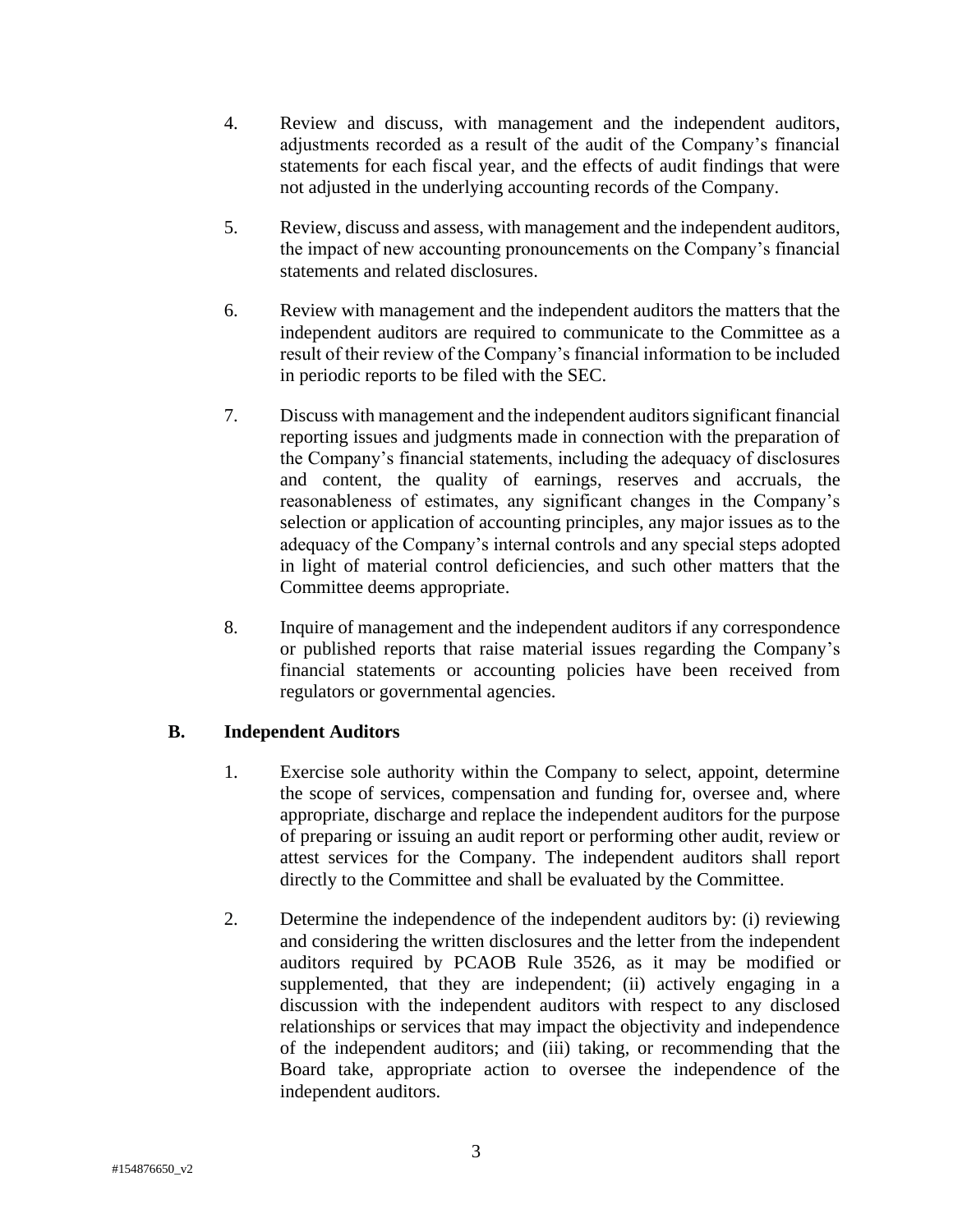- 3. Approve, in advance, the nature, timing and scope of (a) the proposed audit of the Company's financial statements for each fiscal year and the procedures to be utilized in each such audit, and (b) all other audit and auditrelated services, and develop or modify any policies and procedures for the pre-approval of permitted services by the independent auditors on an ongoing basis. The Committee may delegate such pre-approval authority to one or more members of the Committee and any pre-approval granted pursuant to such delegation shall be presented to the full Committee at its next scheduled meeting.
- 4. Approve, in advance, all requests by management for permissible non-audit services to be provided to the Company by the independent auditors. The Committee may delegate such pre-approval authority to one or more members of the Committee and any pre-approval granted pursuant to such delegation shall be presented to the full Committee at its next scheduled meeting.
- 5. On a timely basis, obtain from the independent auditors and review and discuss with the independent auditors, in connection with each audit, a report to the Committee setting forth (a) all critical accounting policies and practices to be used; (b) all alternative treatments of financial information within GAAP that have been discussed with management, ramifications of the use of such alternative disclosures and treatments and the treatment preferred by the independent auditors; and (c) other material written communications between the independent auditors and management, such as any management letter or schedule of unadjusted differences.
- 6. Obtain from the independent auditors for the Committee's review and comment a report at least annually regarding:
	- a. the independent auditors' internal quality-control procedures;
	- b. any material issues raised by the most recent internal quality-control review or peer review of the firm, or by any inquiry or investigation by governmental or professional authorities within the preceding five years regarding one or more independent audits carried out by the firm;
	- c. any steps taken to deal with any such issues; and
	- d. all relationships between the independent auditors and the Company or any of its subsidiaries.
- 7. Discuss with the independent auditors such report and any relationships or services that may impact the objectivity and independence of the auditors.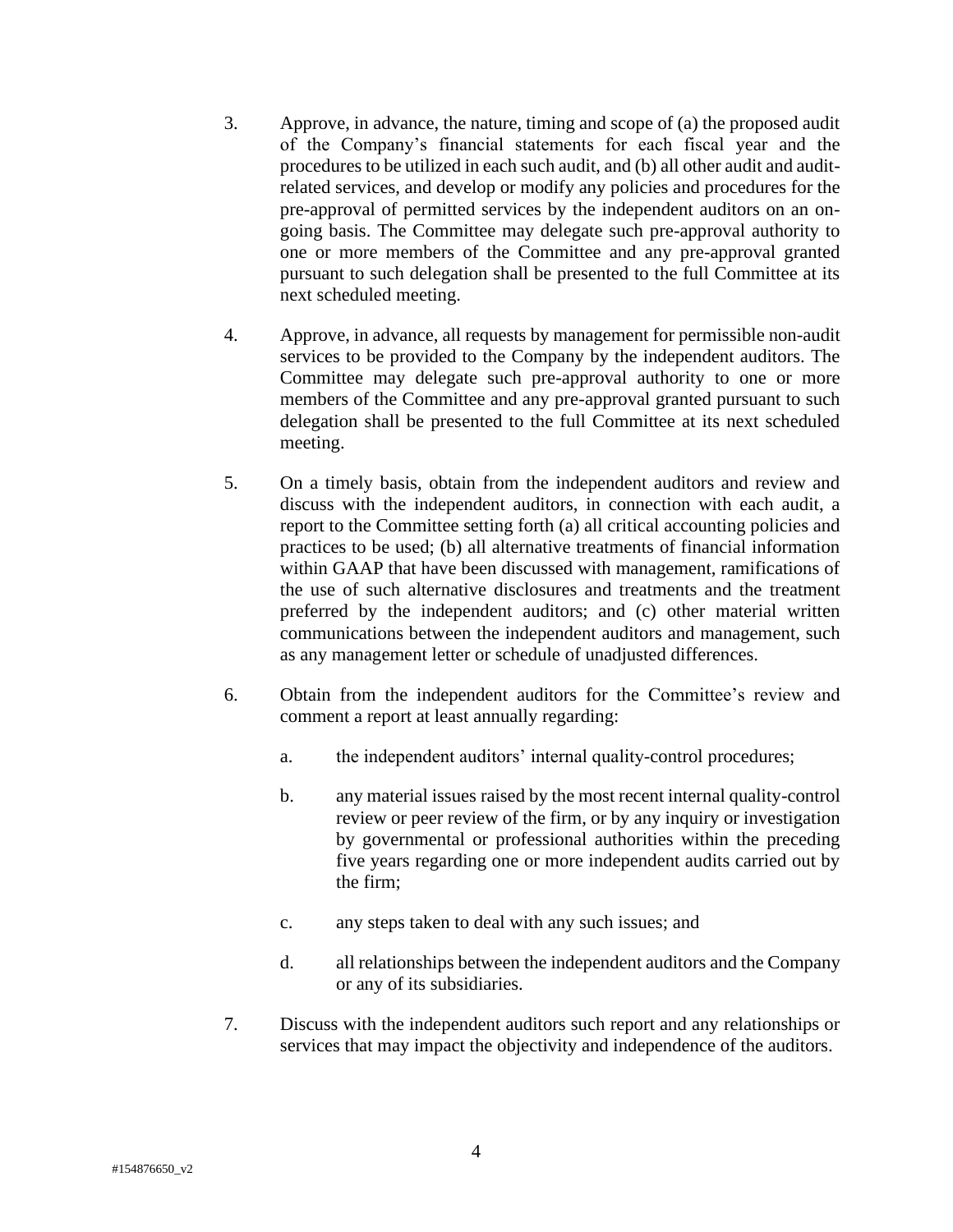- 8. At least annually, evaluate the qualifications, performance and independence of the independent auditors, including an evaluation of the lead audit partner.
- 9. Obtain from the independent auditors a confirmation regarding the rotation of the lead (or coordinating) audit partner having primary responsibility for the audit and the audit partner responsible for reviewing the audit as required by applicable law or listing standards.
- 10. Recommend to the Board policies for the Company's hiring of employees or former employees of the independent auditors who participated in any capacity in the audit of the Company.
- 11. Obtain from external auditors a confirmation that the Company's external auditors are registered with the PCAOB.
- 12. Review all reports issued by the independent auditors and provide the independent auditors with full access to the Committee and the Board to report on any and all matters deemed appropriate by the independent auditors.
- 13. Annually, or more frequently to the extent necessary, consult with the independent auditors outside the presence of management regarding internal controls and the completeness and accuracy of the Company's annual financial statements.
- 14. Keep the independent auditors informed of the Committee's understanding of the Company's relationships and transactions with related parties that are significant to the Company; review and discuss with the independent auditors the auditors' evaluation of the Company's identification of, accounting for, and disclosure of its relationships and transactions with related parties, including any significant matters arising from the audit regarding the Company's relationships and transactions with related parties.
- 15. Direct the attention of independent auditors towards specific matters or areas deemed to be of special significance and authorize the independent auditors to perform supplemental reviews or audits that the Committee may deem advisable.
- 16. The Committee shall review and discuss with the Company's independent auditor any other matters required to be discussed by PCAOB Auditing Standards No. 1301, Communication with Audit Committees.

# **C. Internal Auditing**

1. Participate in the appointment, promotion, or dismissal of the Company's head of internal audit or, in the absence of such position, in the outsourcing of the internal audit function.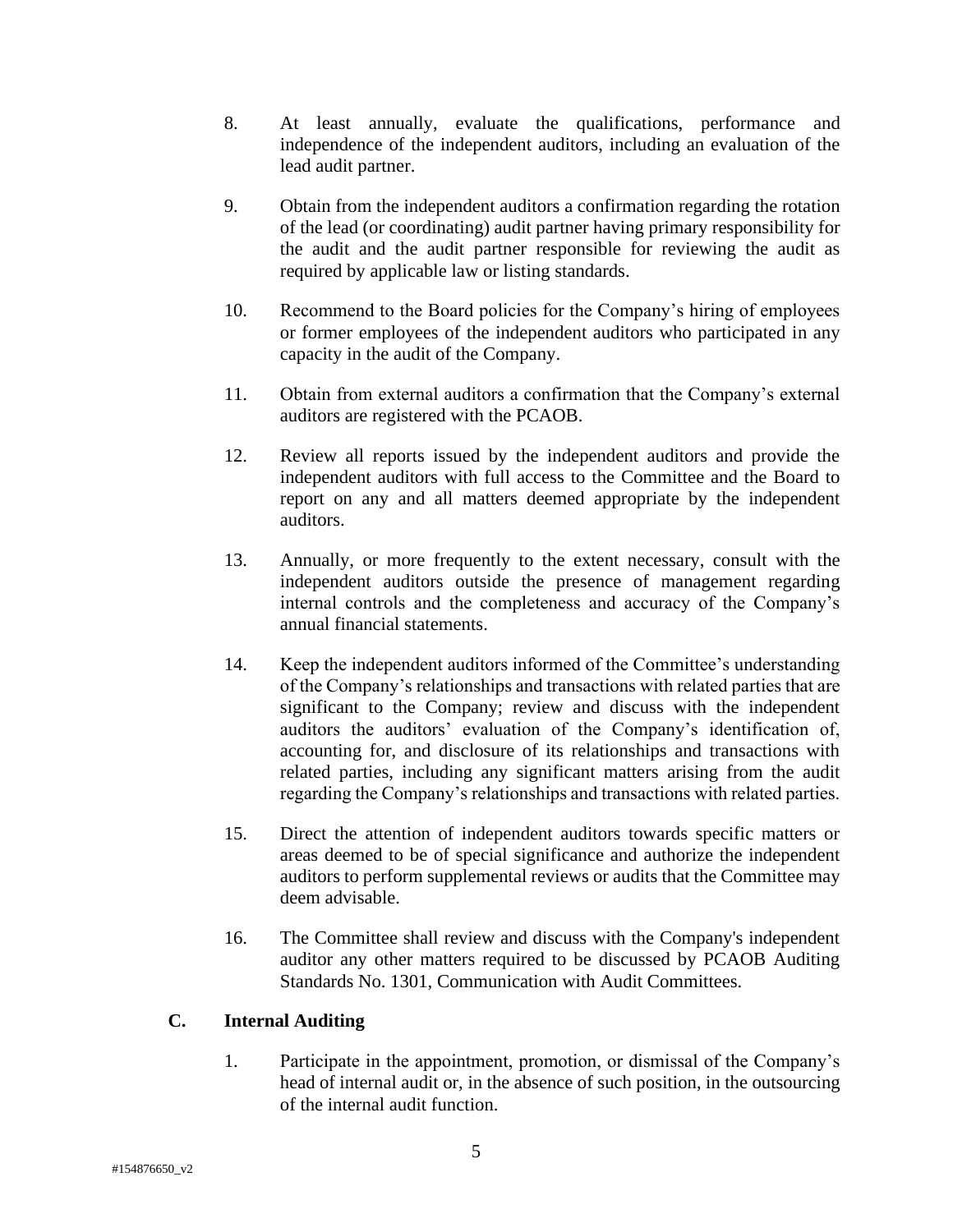- 2. Instruct the internal auditors that they are responsible to the Board through the Committee.
- 3. Assist with the development and approval of the internal audit department's mandate, goals and mission.
- 4. Annually review the internal audit department's budget, plan, activities and organizational structure.
- 5. Review significant reports prepared by the internal audit department together with management's response and follow-up to these reports.
- 6. Review with the internal auditors the results of the Internal Audit department's monitoring of compliance with the Company's Code of Business Conduct.
- 7. Review the performance of the internal audit department.
- 8. Review and approve the outsourcing of any internal audit functions.

#### **D. Financial Reporting Processes**

- 1. Prior to filing the Company's Annual Report on Form 10-K and Quarterly Reports on Form 10-Q, review and discuss the Company's financial statements with management and the independent auditors.
- 2. Recommend to the Board that the audited financial statements and the Management's Discussion and Analysis of Financial Condition and Results of Operations be included in the Company's Annual Report on Form 10-K and whether the Annual Report on Form 10-K should be filed with the SEC.
- 3. Prior to disclosure, review and discuss with management the Company's earnings press releases, including the type of financial information to be included and its form of presentation and the use of any pro forma, adjusted or other non-GAAP financial information, as well as the type of financial information and earnings guidance provided to analysts and rating agencies and its form of presentation.
- 4. Review and discuss, with management and the independent auditors, any reports on the Company's internal accounting controls rendered by the independent auditors. The review shall include discussions regarding the quality, adequacy and effectiveness of the Company's accounting and financial controls, including computerized information system controls and security.
- 5. Obtain from the officers required by Sections 302 and 906 of the Sarbanes-Oxley Act of 2002 to provide certifications in connection with the filing of the Company's Annual Report on Form 10-K and Quarterly Reports on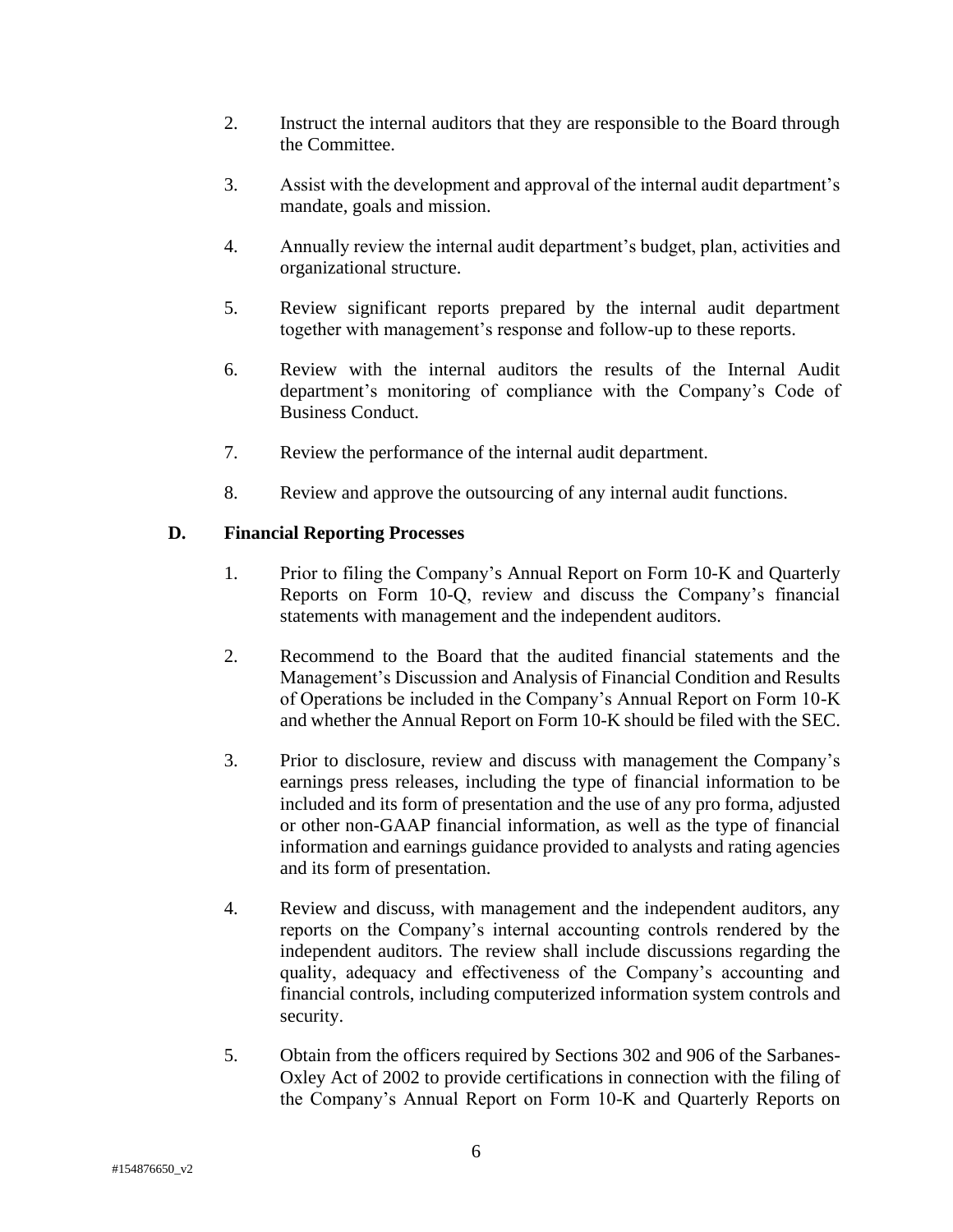Form 10-Q such certifications, and review with management, disclosure of (a) all significant deficiencies in the design or operation of internal controls which could adversely affect the Company's ability to record, process, summarize and report financial data and any material weaknesses in internal controls and (b) any fraud, whether or not material, that involves management or other employees who have a significant role in the Company's internal controls.

- 6. For the Company's Annual Report on Form 10-K, (a) annually review and comment on the independent auditor's report on Management's Annual Assessment of, and Report on, the Company's Internal Control Over Financial Reporting, as required by section 404 of the Sarbanes-Oxley Act of 2002 or the SEC, and (b) review the critical audit matters as disclosed by the independent auditor in its opinion.
- 7. Review and comment on the integrity of the Company's financial reporting processes, both internal and external, by consultation with the independent auditors at least once annually.
- 8. Review and comment on the independent auditors' judgments regarding the quality and appropriateness of the Company's accounting principles as applied in its financial reporting.
- 9. Consider and approve, if appropriate, significant changes to the Company's accounting principles and practices as suggested by the independent auditors or management.
- 10. Make periodic inquiries, but no less than annually, of management and the independent auditors with regard to significant risks and exposures facing the Company and assess the steps management has taken to minimize such risks.
- 11. Make inquiries, at least quarterly, of management and the independent auditors with regard to any off-balance-sheet transactions and assess the purpose, need and risks.

# **E. Process Improvement**

- 1. No less than annually, the Committee should independently address with management and the independent auditors any significant accounting policies, procedures and judgments made by management in the preparation of the annual financial statements.
- 2. Subsequent to the completion of the annual audit, review separately with management and the independent auditors any significant difficulties encountered during the course of the audit, significant changes in the audit plan or scope of work and any restrictions on the scope of work or access to required information.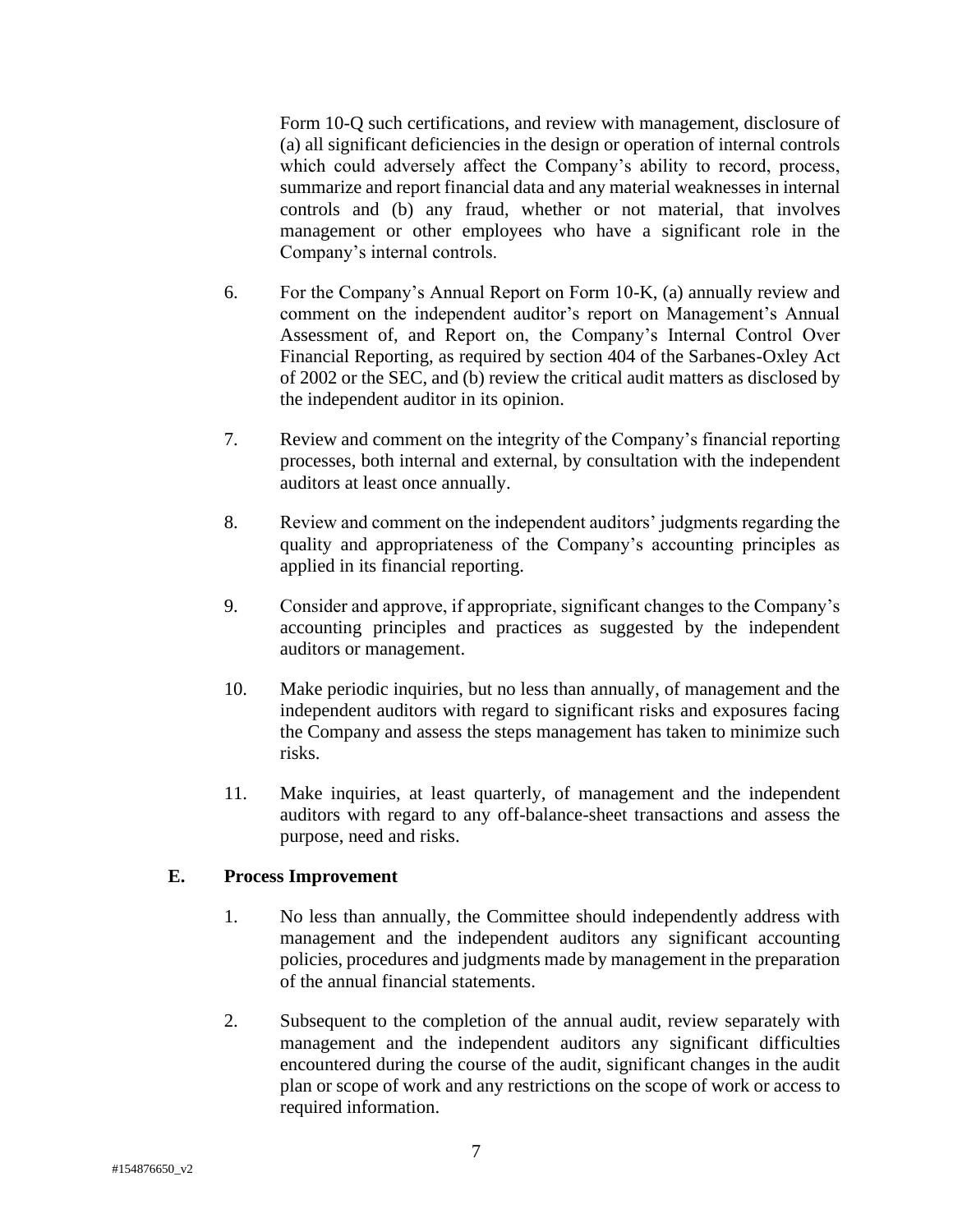- 3. Review and comment on any disagreement among management and the independent auditors in connection with the preparation of the financial statements.
- 4. Review and comment on significant findings during the year with management and the independent auditors, including status of previous audit recommendations.
- 5. Review, with the independent auditors and management, the extent to which changes or improvements in financial or accounting practices, as approved by the Committee, have been implemented. These reviews should be conducted at appropriate times subsequent to implementation of changes or improvements, as decided by the Committee.

#### **F. Gaming Compliance**

- 1. Review and assess the adequacy of the Company's compliance policies and procedures.
- 2. Review and assess the effectiveness of the Company's compliance efforts, particularly the training on and implementation of procedures.
- 3. Monitor audits and investigations conducted or overseen by the Company's compliance personnel.
- 4. Monitor administrative investigations of and disciplinary actions against the Company.

# **G. REIT Compliance**

- 1. Review and assess the adequacy and effectiveness of the Company's policies and procedures designed to ensure continued qualification of the Company as a REIT.
- 2. Monitor audits and investigations relating to the Company's REIT status conducted or overseen by the Company's compliance personnel.
- 3. Monitor inquiries or investigations relating to the Company's REIT status by relevant tax authorities or other third parties.

#### **H. Legal Compliance**

1. Annually review the Company's Code of Business Conduct and submit to the Board for approval. Annually review and comment on the procedures that management has established to administer and enforce the Company's Code of Business Conduct.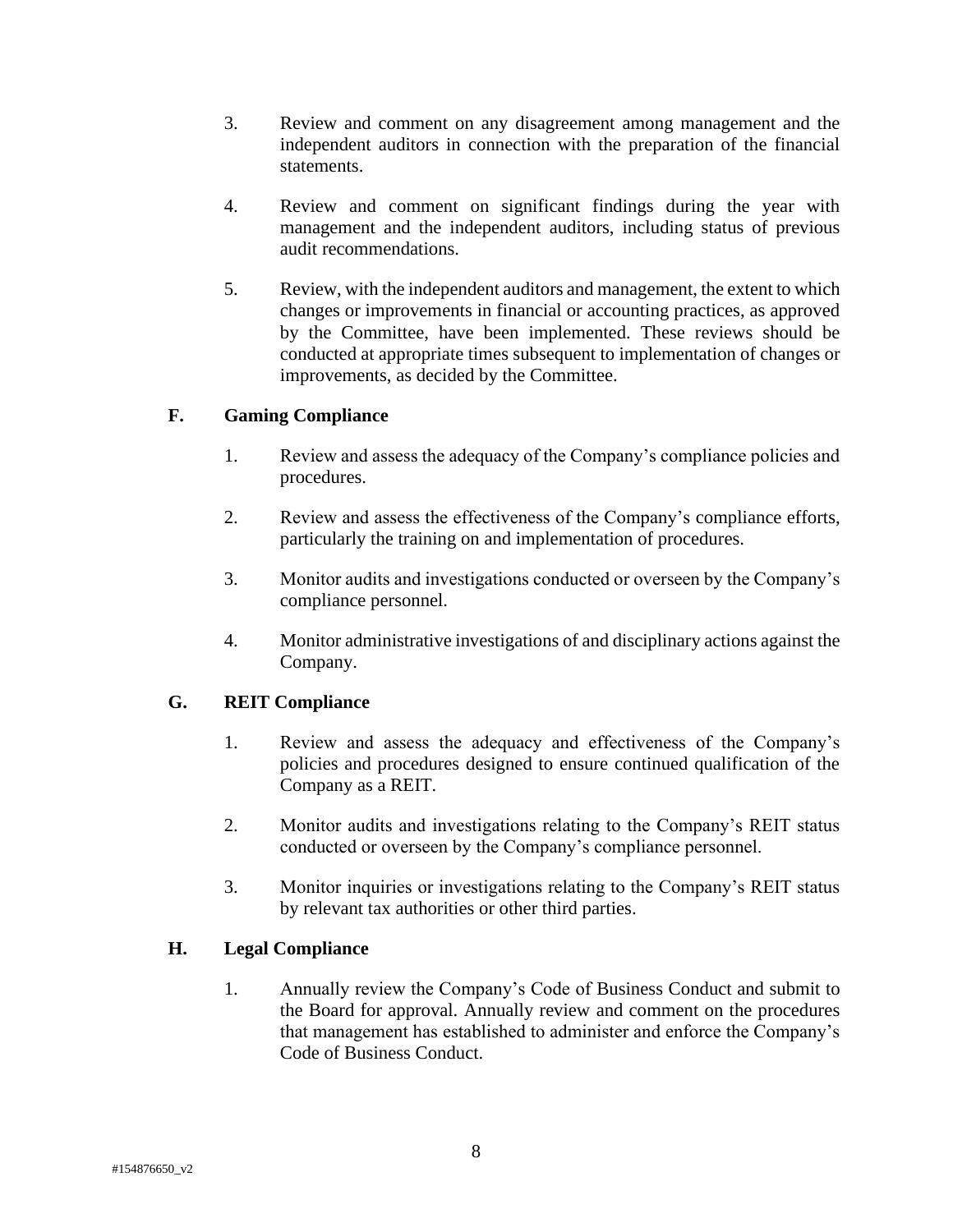- 2. Along with management, ensure adequate procedures are in place and being adhered to for receiving and handling complaints regarding accounting, internal controls or auditing matters and the confidential, anonymous submission by employees regarding questionable accounting, internal controls or auditing matters.
- 3. Establish policies and procedures for the review, approval and ratification of related party transactions required to be disclosed pursuant to SEC Regulation S-K, Item 404, and review and approve related party transactions, after reviewing each such transaction for potential conflicts of interests.
- 4. Review with corporate counsel any legal compliance matters, including corporate securities trading policies, as may be deemed appropriate by the Committee.
- 5. Discuss with management and with corporate counsel the status of material matters such as pending litigation, taxation matters and other areas of oversight to the legal and compliance area as may be appropriate by the Committee.
- 6. Perform any other activities consistent with this charter, the Company's Bylaws and governing law, as the Committee or the Board deems necessary or appropriate.

# **I. Committee Reporting**

- 1. Provide periodic reports to the Board regarding the activities of the Committee.
- 2. Issue such reports as may be required by the SEC for inclusion in the Company's annual proxy statement or as otherwise required by applicable laws or listing standards.

# **IV. RESOURCES**

In discharging its oversight role, the Committee is empowered to investigate any matter brought to its attention and any other matters that the Committee believes should be investigated. The Committee shall have the authority, in its sole discretion, to retain and obtain the advice and assistance of inside and outside counsel and such other advisors as it deems necessary to fulfill its duties and responsibilities under this charter. The Committee shall set the compensation and such other terms, and oversee the work, of its outside counsel and other advisors. The Committee shall receive appropriate funding from the Company, as determined by the Committee in its capacity as a committee of the Board, for the payment of compensation to its outside counsel and any other advisors.